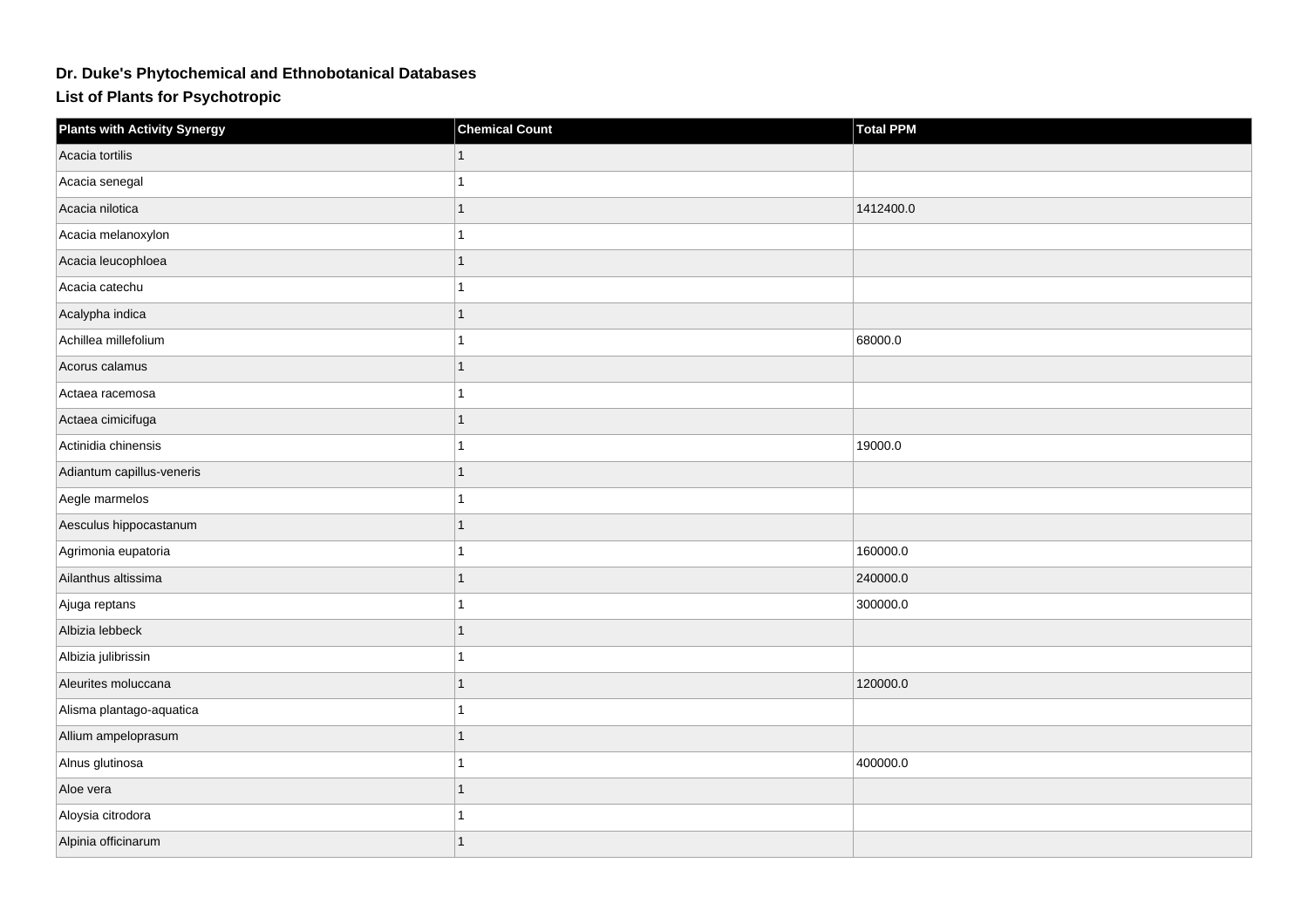| <b>Plants with Activity Synergy</b> | <b>Chemical Count</b> | Total PPM |
|-------------------------------------|-----------------------|-----------|
| Althaea officinalis                 | 1                     | 40000.0   |
| Ammi majus                          | 1                     | 9000.0    |
| Anacardium occidentale              | 1                     | 180000.0  |
| Anaphalis margaritacea              | 1                     |           |
| Anemone pulsatilla                  | 1                     |           |
| Annona squamosa                     | 1                     |           |
| Annona reticulata                   | 1                     |           |
| Annona muricata                     | 1                     |           |
| Anogeissus latifolia                | 1                     | 958000.0  |
| Apocynum cannabinum                 | 1                     |           |
| Araucaria bidwillii                 | 1                     |           |
| Arbutus unedo                       |                       | 1220000.0 |
| Arctium lappa                       | 1                     |           |
| Arctostaphylos uva-ursi             | 1                     | 400000.0  |
| Areca catechu                       |                       | 500000.0  |
| Argemone mexicana                   | 1                     | 22000.0   |
| Armoracia rusticana                 | 1                     |           |
| Artemisia dracunculus               | 1                     |           |
| Artemisia cina                      | $\mathbf{1}$          |           |
| Artemisia absinthium                | 1                     | 154000.0  |
| Artemisia abrotanum                 | 1                     |           |
| Artocarpus heterophyllus            | 1                     | 66000.0   |
| Asclepias syriaca                   | $ 2\rangle$           | 144000.0  |
| Aspalathus linearis                 | 1                     |           |
| Aspidosperma quebracho-blanco       | 1                     | 80000.0   |
| Atropa bella-donna                  |                       | 240000.0  |
| Azadirachta indica                  | 1                     | 120000.0  |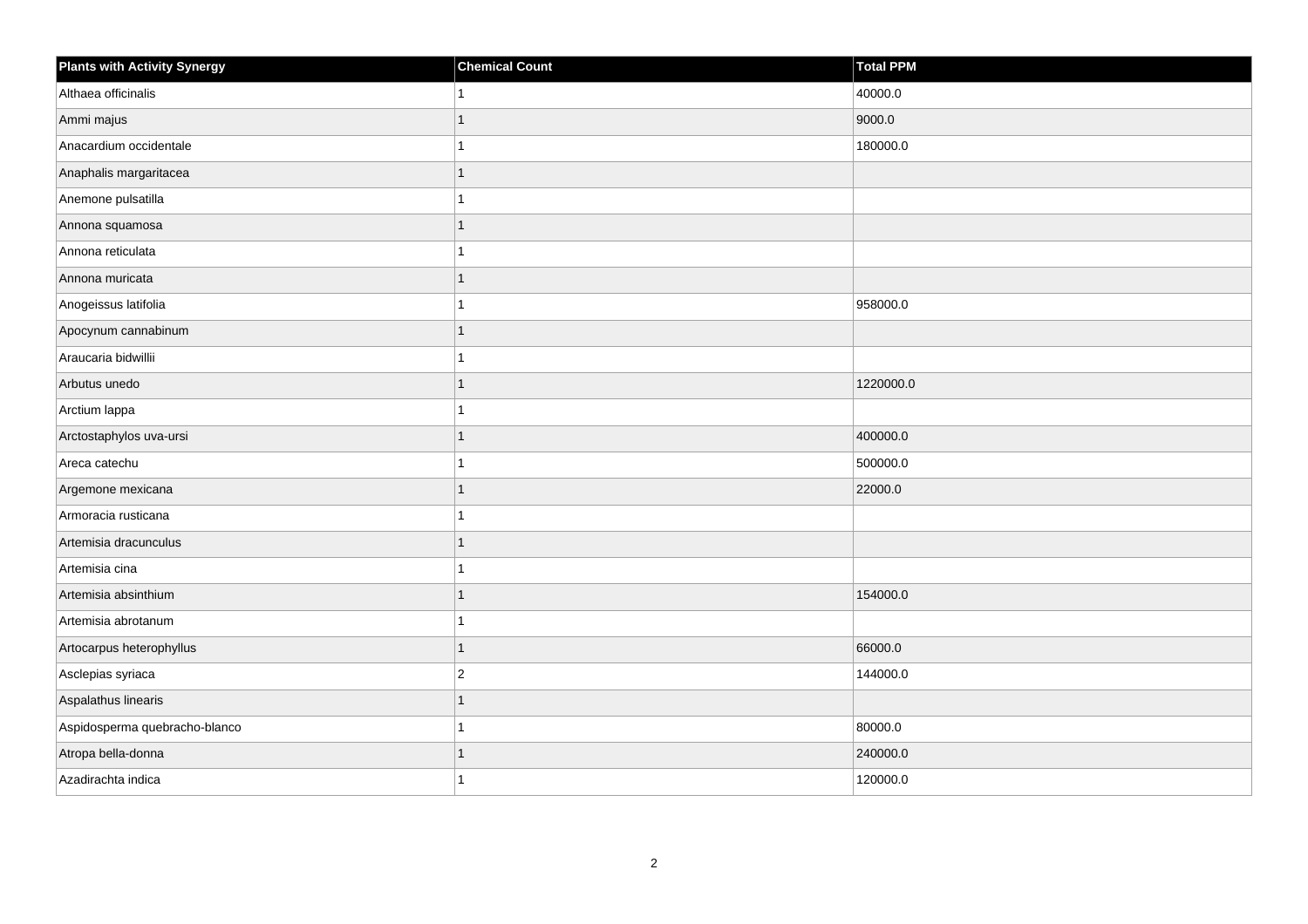| <b>Plants with Activity Synergy</b> | <b>Chemical Count</b> | Total PPM |
|-------------------------------------|-----------------------|-----------|
| Ballota nigra                       |                       |           |
| Banisteriopsis caapi                |                       |           |
| Berberis vulgaris                   |                       |           |
| Borago officinalis                  |                       | 60000.0   |
| Bryonia alba                        |                       |           |
| <b>Buxus sempervirens</b>           |                       |           |
| Byrsonima crassifolia               |                       |           |
| Caesalpinia pulcherrima             |                       | 20000.0   |
| Calendula officinalis               |                       | 129000.0  |
| Camellia sinensis                   | $\overline{2}$        | 612000.0  |
| Capparis spinosa                    |                       |           |
| Capsella bursa-pastoris             |                       |           |
| Carum carvi                         | 1                     |           |
| Castanea sativa                     |                       | 476000.0  |
| Catalpa longissima                  |                       |           |
| Catalpa bignonioides                |                       |           |
| Catha edulis                        |                       |           |
| Catharanthus roseus                 |                       |           |
| Cedrus deodora                      | 1                     | 64000.0   |
| Ceiba pentandra                     |                       |           |
| Centaurea cyanus                    |                       |           |
| Centella asiatica                   |                       |           |
| Ceratonia siliqua                   |                       | 30000.0   |
| Chamaemelum nobile                  |                       |           |
| Chamaesyce hypericifolia            | 1                     |           |
| Chimaphila umbellata                |                       | 80000.0   |
| Chrysanthemum balsamita             |                       |           |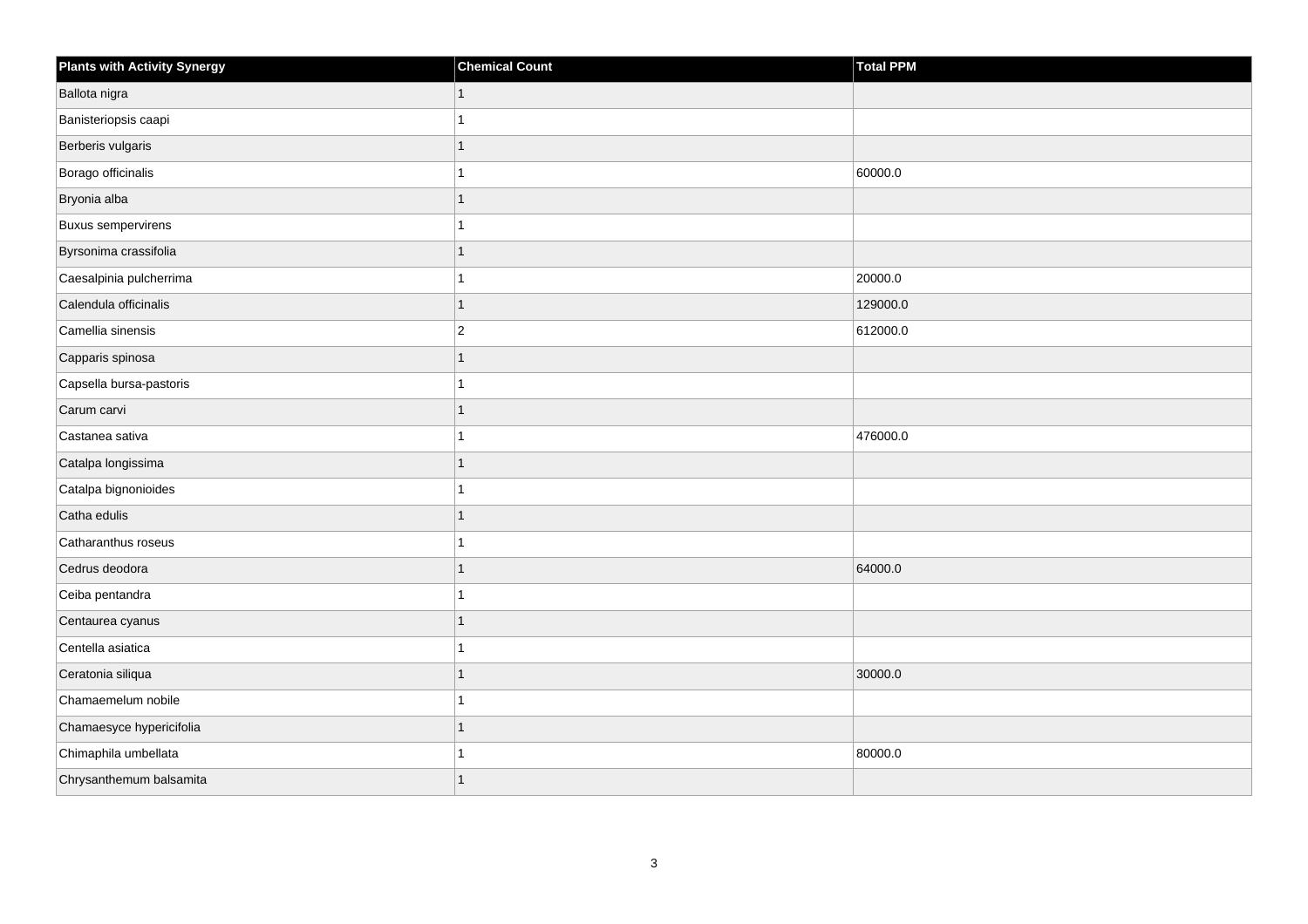| <b>Plants with Activity Synergy</b> | <b>Chemical Count</b> | Total PPM |
|-------------------------------------|-----------------------|-----------|
| Cichorium intybus                   |                       |           |
| Cimicifuga racemosa                 |                       |           |
| Cinchona officinalis                |                       |           |
| Cinnamomum verum                    |                       |           |
| Cinnamomum aromaticum               |                       |           |
| Citrus aurantium                    |                       |           |
| Cnicus benedictus                   |                       | 160000.0  |
| Cocos nucifera                      |                       |           |
| Coffea arabica                      |                       | 180000.0  |
| Cola acuminata                      |                       |           |
| Collinsonia canadensis              |                       |           |
| Conyza canadensis                   |                       |           |
| Coriandrum sativum                  |                       |           |
| Coriaria myrtifolia                 | 1                     | 400000.0  |
| Cornus florida                      |                       | 60000.0   |
| Croton lechleri                     | 1                     |           |
| Croton eluteria                     |                       |           |
| Cuminum cyminum                     |                       |           |
| Cuscuta europaea                    |                       |           |
| Cydonia oblonga                     |                       |           |
| Cynara cardunculus                  |                       |           |
| Cyperus rotundus                    | 1                     | 32400.0   |
| Cytisus scoparius                   |                       |           |
| Datura stramonium                   |                       | 140000.0  |
| Dioscorea bulbifera                 |                       |           |
| Dipsacus fullonum                   |                       |           |
| Dodonaea viscosa                    |                       | 235600.0  |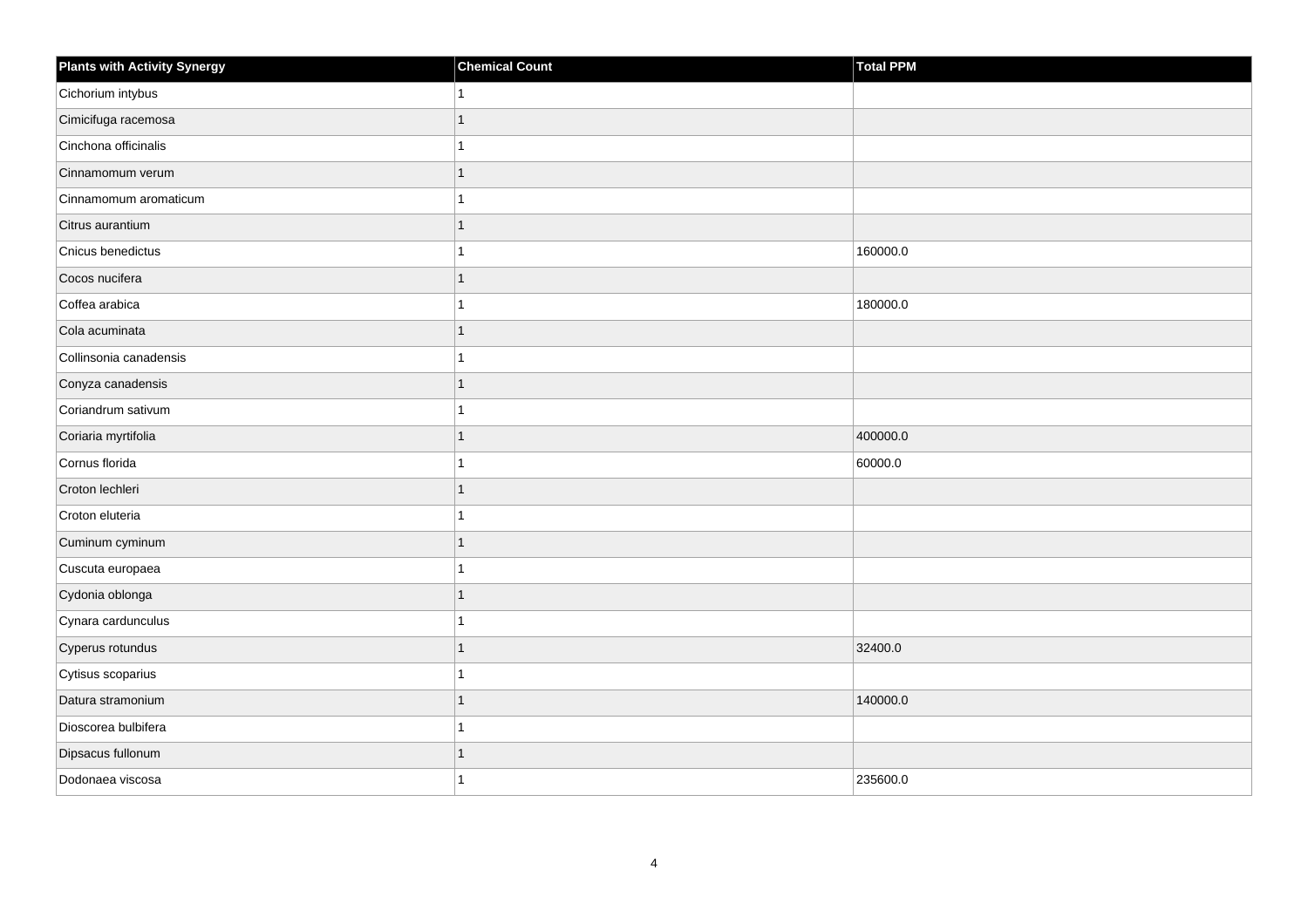| <b>Plants with Activity Synergy</b> | <b>Chemical Count</b> | Total PPM |
|-------------------------------------|-----------------------|-----------|
| Ephedra nevadensis                  | 1                     |           |
| Eriobotrya japonica                 |                       |           |
| Eriodictyon californicum            |                       |           |
| Eucalyptus cornea                   |                       |           |
| Eucalyptus citriodora               |                       |           |
| Euonymus atropurpureus              |                       |           |
| Eupatorium odoratum                 |                       |           |
| Euphrasia officinalis               |                       |           |
| Fallopia japonica                   |                       | 740000.0  |
| Ficus carica                        |                       |           |
| Filipendula ulmaria                 |                       |           |
| Fragaria spp                        |                       |           |
| Frangula purshiana                  | 1                     |           |
| Frangula alnus                      |                       |           |
| Fucus vesiculosus                   |                       |           |
| Galium odoratum                     |                       |           |
| Gardenia jasminoides                |                       |           |
| Gaultheria procumbens               |                       |           |
| Gelsemium sempervirens              | 1                     |           |
| Genipa americana                    |                       |           |
| Genista tinctoria                   |                       |           |
| Gentiana lutea                      |                       |           |
| Geranium thunbergii                 |                       | 500000.0  |
| Ginkgo biloba                       |                       |           |
| Glechoma hederacea                  | 1                     |           |
| Gleditsia triacanthos               |                       |           |
| Gossypium sp                        | 1                     | 35400.0   |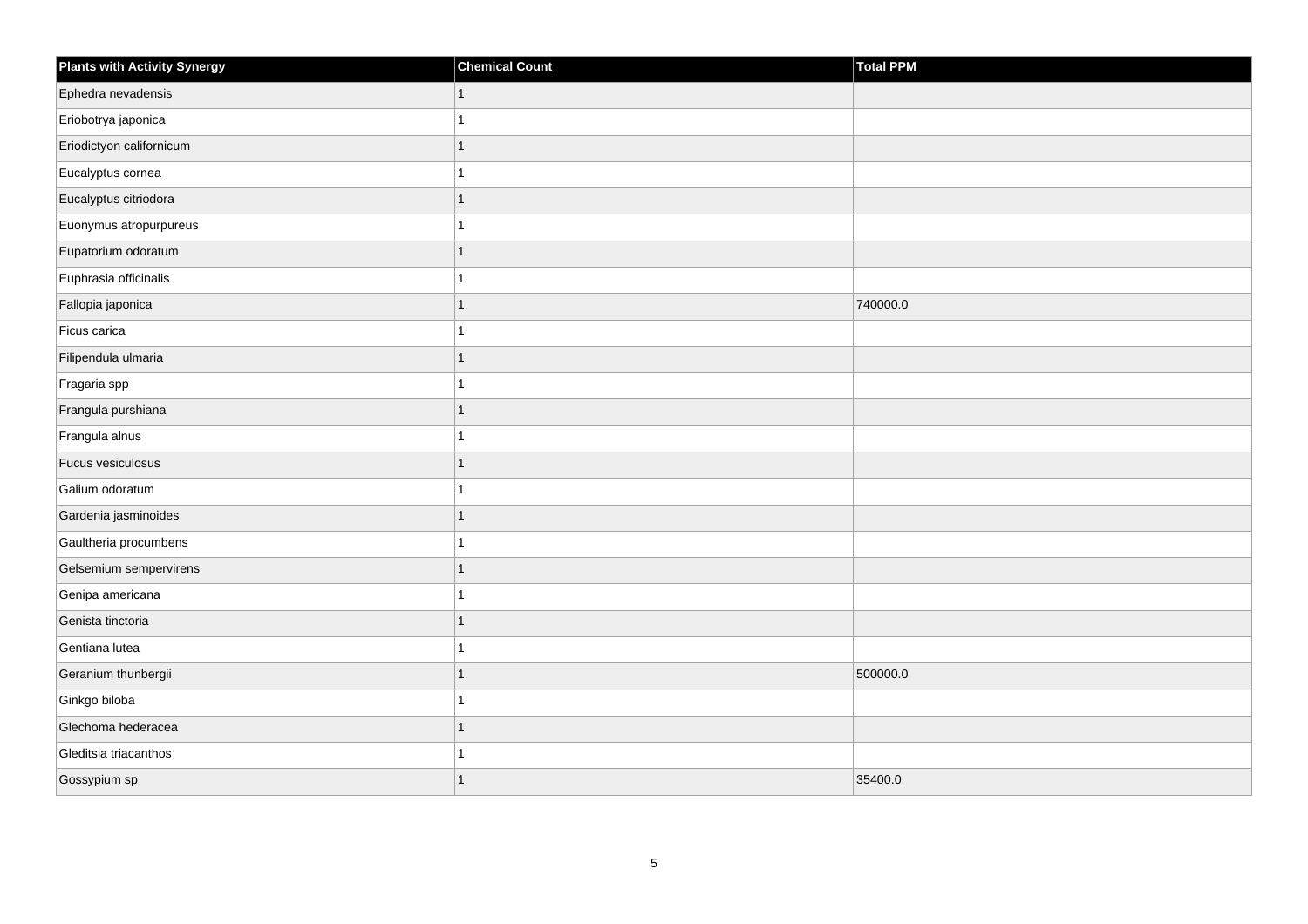| <b>Plants with Activity Synergy</b> | <b>Chemical Count</b> | Total PPM |
|-------------------------------------|-----------------------|-----------|
| Guaiacum sp.                        | 1                     |           |
| Guarea rusbyi                       | 1                     |           |
| Haematoxylum campechianum           |                       |           |
| Hamelia patens                      | $\mathbf{1}$          | 300000.0  |
| Hedeoma pulegioides                 |                       |           |
| Hippophae rhamnoides                |                       |           |
| Holarrhena pubescens                | 1                     | 22800.0   |
| Hydnocarpus kurzii                  | 1                     |           |
| Hyssopus officinalis                |                       | 160000.0  |
| Ilex paraguariensis                 | $\mathbf{1}$          | 320000.0  |
| Illicium verum                      |                       |           |
| Iris x germanica                    |                       |           |
| Iris versicolor                     | $\overline{1}$        |           |
| Jateorhiza palmata                  | 1                     |           |
| Jatropha gossypifolia               |                       |           |
| Jatropha curcas                     | $\mathbf{1}$          | 374000.0  |
| Juglans regia                       |                       | 1715200.0 |
| Juglans nigra                       | 1                     | 294000.0  |
| Juglans cinerea                     | 1                     |           |
| Juniperus virginiana                |                       | 172000.0  |
| Juniperus communis                  |                       | 100000.0  |
| Krameria triandra                   |                       |           |
| Lagochilus inebrians                |                       | 80000.0   |
| Lantana camara                      | 1                     |           |
| Lavandula angustifolia              | 1                     | 240000.0  |
| Leonurus cardiaca                   | 1                     | 180000.0  |
| Lepidium meyenii                    | 1                     |           |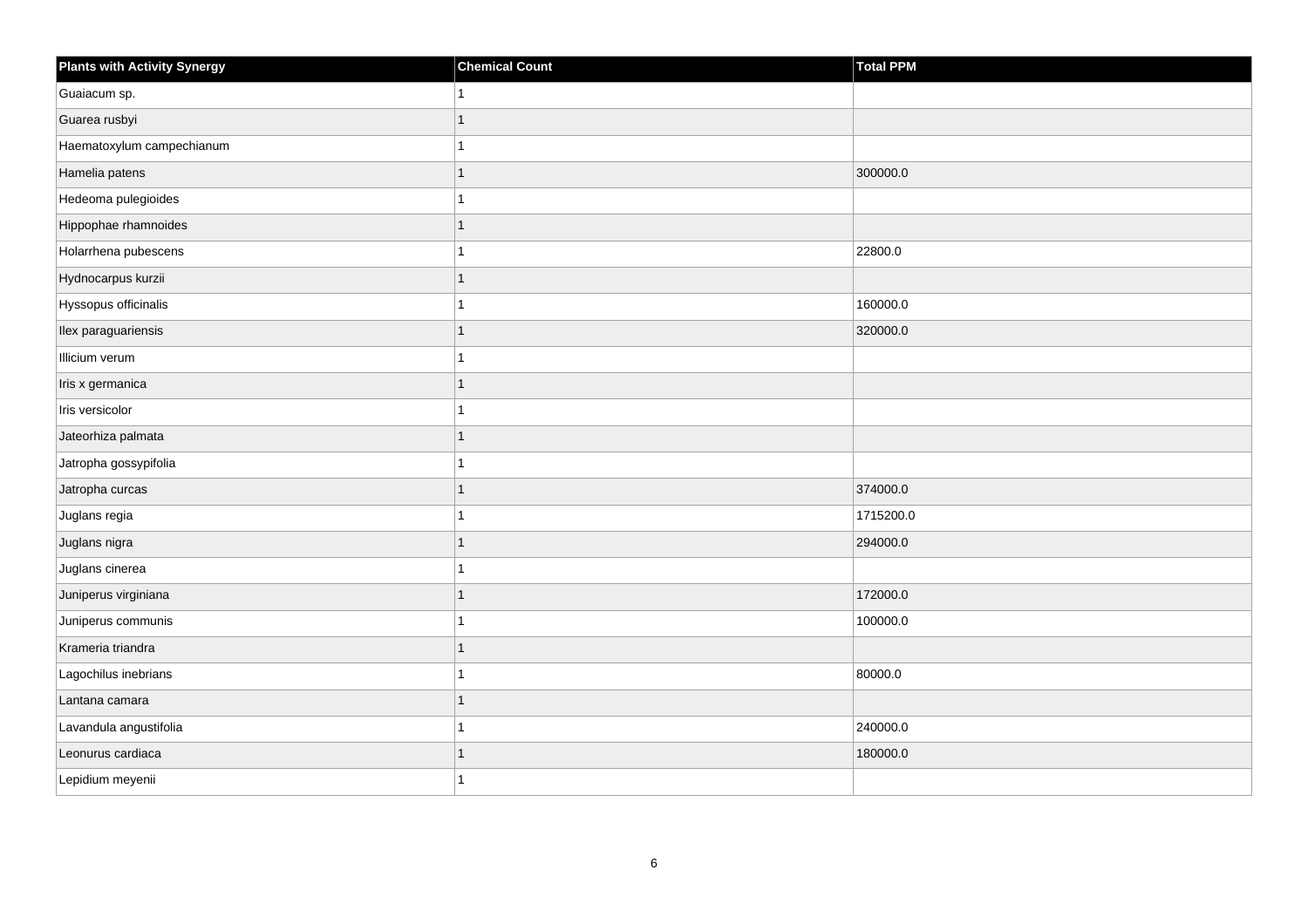| <b>Plants with Activity Synergy</b> | <b>Chemical Count</b> | <b>Total PPM</b> |
|-------------------------------------|-----------------------|------------------|
| Ligustrum vulgare                   |                       | 970000.0         |
| Lindera benzoin                     |                       |                  |
| Liquidambar styraciflua             |                       |                  |
| Liquidambar orientalis              |                       |                  |
| Lonicera japonica                   |                       | 880000.0         |
| Lycopus virginicus                  |                       |                  |
| Lythrum salicaria                   |                       | 894000.0         |
| Maclura pomifera                    |                       |                  |
| Mahonia aquifolium                  |                       |                  |
| Malva neglecta                      |                       |                  |
| Mangifera indica                    |                       | 302200.0         |
| Manilkara zapota                    |                       |                  |
| Marrubium vulgare                   | 1                     | 140000.0         |
| Marsdenia reichenbachii             |                       |                  |
| Matricaria recutita                 |                       |                  |
| Medicago sativa                     |                       | 56000.0          |
| Melia azedarach                     |                       | 520000.0         |
| Melicoccus bijugatas                |                       |                  |
| Mentha x piperita                   | 1                     |                  |
| Mentha pulegium                     |                       | 80000.0          |
| Mentha arvensis var. piperascens    |                       |                  |
| Mentha aquatica                     |                       | 148000.0         |
| Menyanthes trifoliata               |                       | 60000.0          |
| Mercurialis annua                   |                       | 67000.0          |
| Mimosa pudica                       | 1                     | 200000.0         |
| Mitchella repens                    |                       |                  |
| Morus alba                          |                       |                  |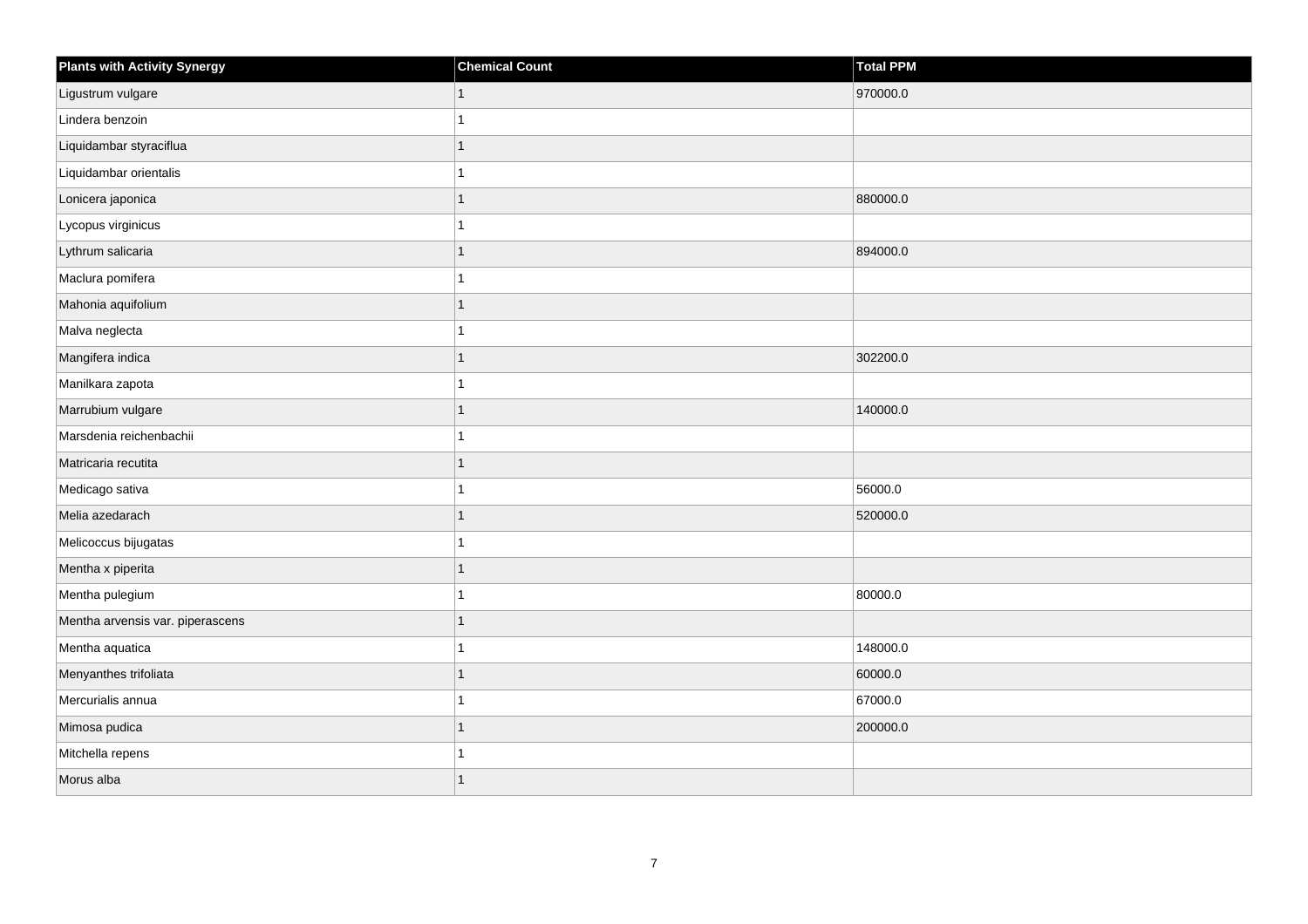| <b>Plants with Activity Synergy</b> | <b>Chemical Count</b> | <b>Total PPM</b> |
|-------------------------------------|-----------------------|------------------|
| Myroxylon balsamum                  | 1                     | 8000.0           |
| Myrtus communis                     | 1                     | 280000.0         |
| Nepeta cataria                      | 1                     |                  |
| Nigella sativa                      | 1                     |                  |
| Ocimum tenuiflorum                  | 1                     |                  |
| Ocimum sanctum                      | $\mathbf{1}$          |                  |
| Ocimum basilicum                    | 1                     |                  |
| Oenothera biennis                   | 1                     | 220000.0         |
| Ononis spinosa                      | $\mathbf{1}$          |                  |
| Origanum majorana                   | $\mathbf{1}$          |                  |
| Origanum creticum                   | 1                     |                  |
| Pachira aquatica                    | $\mathbf{1}$          | 54000.0          |
| Paeonia suffruticosa                | $\mathbf{1}$          |                  |
| Paeonia officinalis                 | 1                     |                  |
| Paeonia moutan                      | 1                     |                  |
| Paeonia lactiflora                  | 1                     |                  |
| Panax quinquefolius                 | 1                     |                  |
| Passiflora incarnata                |                       |                  |
| Paullinia cupana                    | $\overline{1}$        | 240000.0         |
| Pausinystalia johimbe               | 1                     |                  |
| Peganum harmala                     | 1                     |                  |
| Persea americana                    | 1                     | 94000.0          |
| Petiveria alliacea                  | 1                     |                  |
| Peucedanum ostruthium               | 1                     |                  |
| Peumus boldus                       | 1                     |                  |
| Phoenix dactylifera                 | $\vert$ 2             | 96000.0          |
| Phyllanthus emblica                 | 1                     | 791400.0         |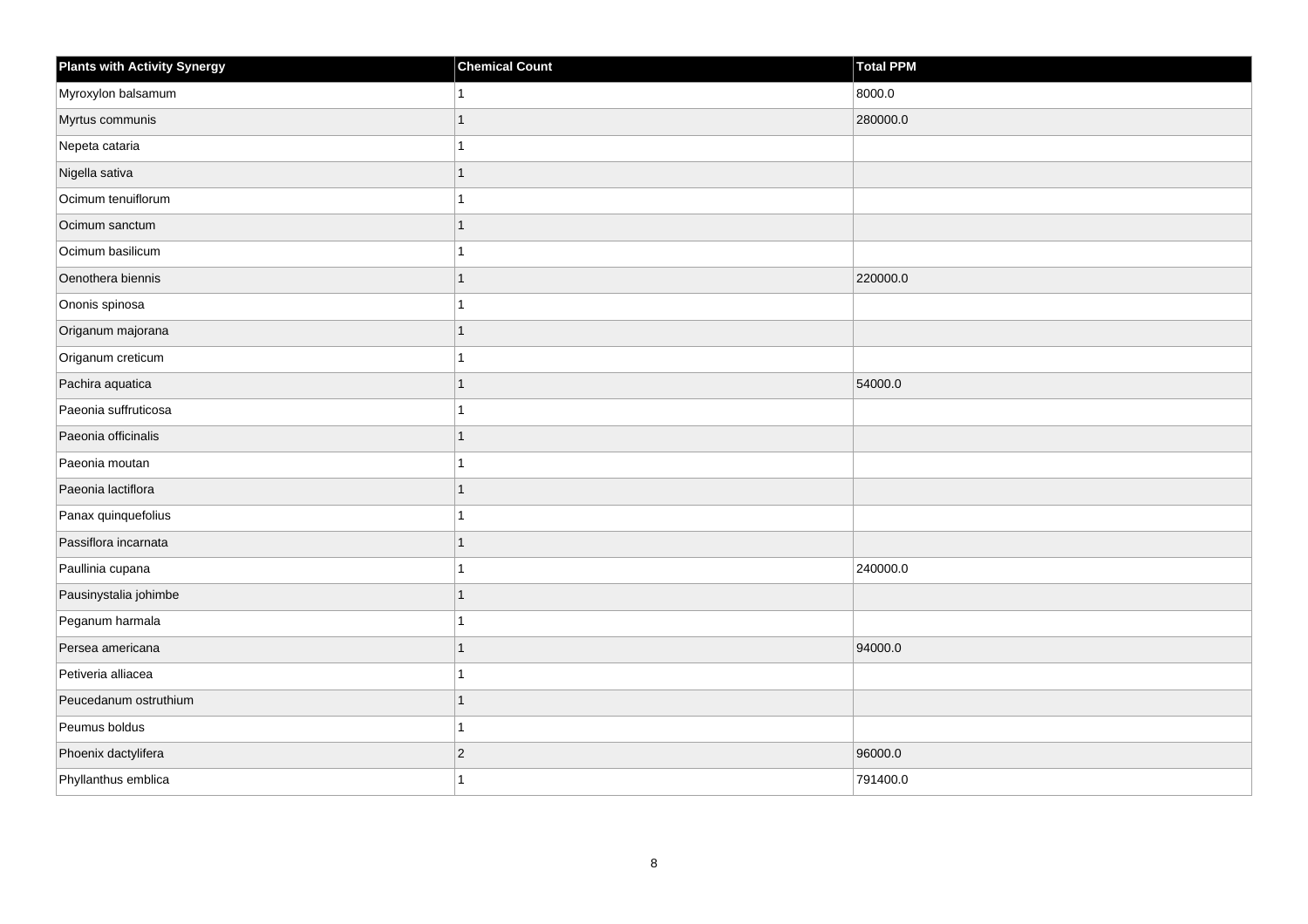| <b>Plants with Activity Synergy</b> | <b>Chemical Count</b> | Total PPM |
|-------------------------------------|-----------------------|-----------|
| Phytolacca americana                | $\mathbf{1}$          |           |
| Pinus sylvestris                    | 1                     | 338000.0  |
| Pinus kesiya                        | $\overline{1}$        |           |
| Pinus insularis                     | 1                     |           |
| Piper betel                         | 1                     | 41000.0   |
| Piper angustifolium                 | 1                     |           |
| Piscidia piscipula                  | $\mathbf{1}$          |           |
| Pistacia vera                       | 1                     |           |
| Pistacia lentiscus                  | 1                     | 226000.0  |
| Plantago psyllium                   | 1                     |           |
| Plantago ovata                      | 1                     |           |
| Plantago major                      | 1                     | 114000.0  |
| Pogostemon cablin                   | $\overline{1}$        | 34000.0   |
| Polygonum hydropiper                | 1                     | 70000.0   |
| Populus nigra                       | $\overline{1}$        |           |
| Portulaca oleracea                  | $\mathbf{1}$          |           |
| Prosopis juliflora                  | 1                     | 320000.0  |
| Prunella vulgaris                   | $\mathbf{1}$          |           |
| Prunus spinosa                      | $\overline{1}$        |           |
| Prunus serotina                     | 1                     |           |
| Prunus persica                      | 1                     | 32000.0   |
| Prunus laurocerasus                 | $\overline{1}$        |           |
| Prunus domestica                    | 1                     | 136000.0  |
| Prunus cerasus                      | 1                     | 140000.0  |
| Prunus armeniaca                    | $ 2\rangle$           | 2000.0    |
| Psidium guajava                     | 1                     | 800000.0  |
| Pteridium aquilinum                 | 1                     |           |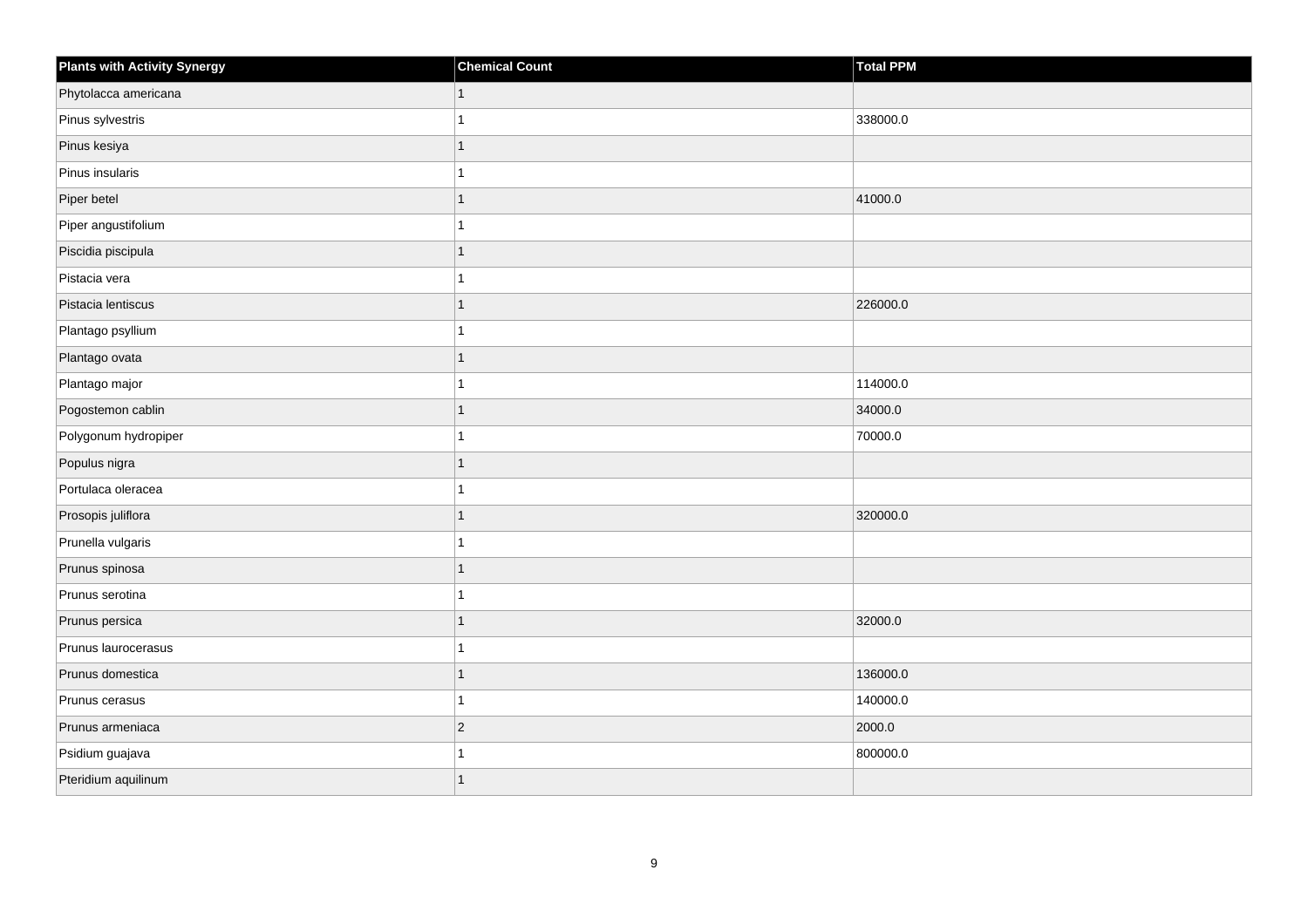| <b>Plants with Activity Synergy</b> | <b>Chemical Count</b> | Total PPM |
|-------------------------------------|-----------------------|-----------|
| Punica granatum                     | $\overline{2}$        | 1976400.0 |
| Quercus suber                       | 1                     | 130000.0  |
| Quercus rubra                       | 1                     | 320000.0  |
| Quercus robur                       | 1                     | 400000.0  |
| Quercus infectoria                  | 1                     |           |
| Quercus alba                        | $\mathbf{1}$          | 400000.0  |
| Quillaja saponaria                  | 1                     | 300000.0  |
| Rhizophora mangle                   | $\mathbf{1}$          | 1040000.0 |
| Rhododendron ponticum               | 1                     | 240000.0  |
| Rhododendron ferrugineum            | $\mathbf{1}$          |           |
| Rhus glabra                         | 1                     | 540000.0  |
| Rhus coriaria                       | 1                     |           |
| Ribes uva-crispa                    | $\overline{1}$        |           |
| Robinia pseudoacacia                | $\mathbf{1}$          | 140000.0  |
| Rosa spp                            | 1                     | 52800.0   |
| Rosa rubiginosa                     | 1                     | 52800.0   |
| Rosa laevigata                      | 1                     |           |
| Rosa canina                         | $\mathbf{1}$          | 47000.0   |
| Rosmarinus officinalis              | $\overline{1}$        |           |
| Rubus idaeus                        | 1                     | 252400.0  |
| Rubus fruticosus                    | 1                     |           |
| Rumex hymenosepalus                 | 1                     | 700000.0  |
| Rumex crispus                       | 1                     | 120000.0  |
| Rumex acetosella                    | 1                     | 280000.0  |
| Salix alba                          | $\mathbf{1}$          | 190000.0  |
| Salvia sclarea                      | 1                     |           |
| Salvia officinalis                  | 1                     | 160000.0  |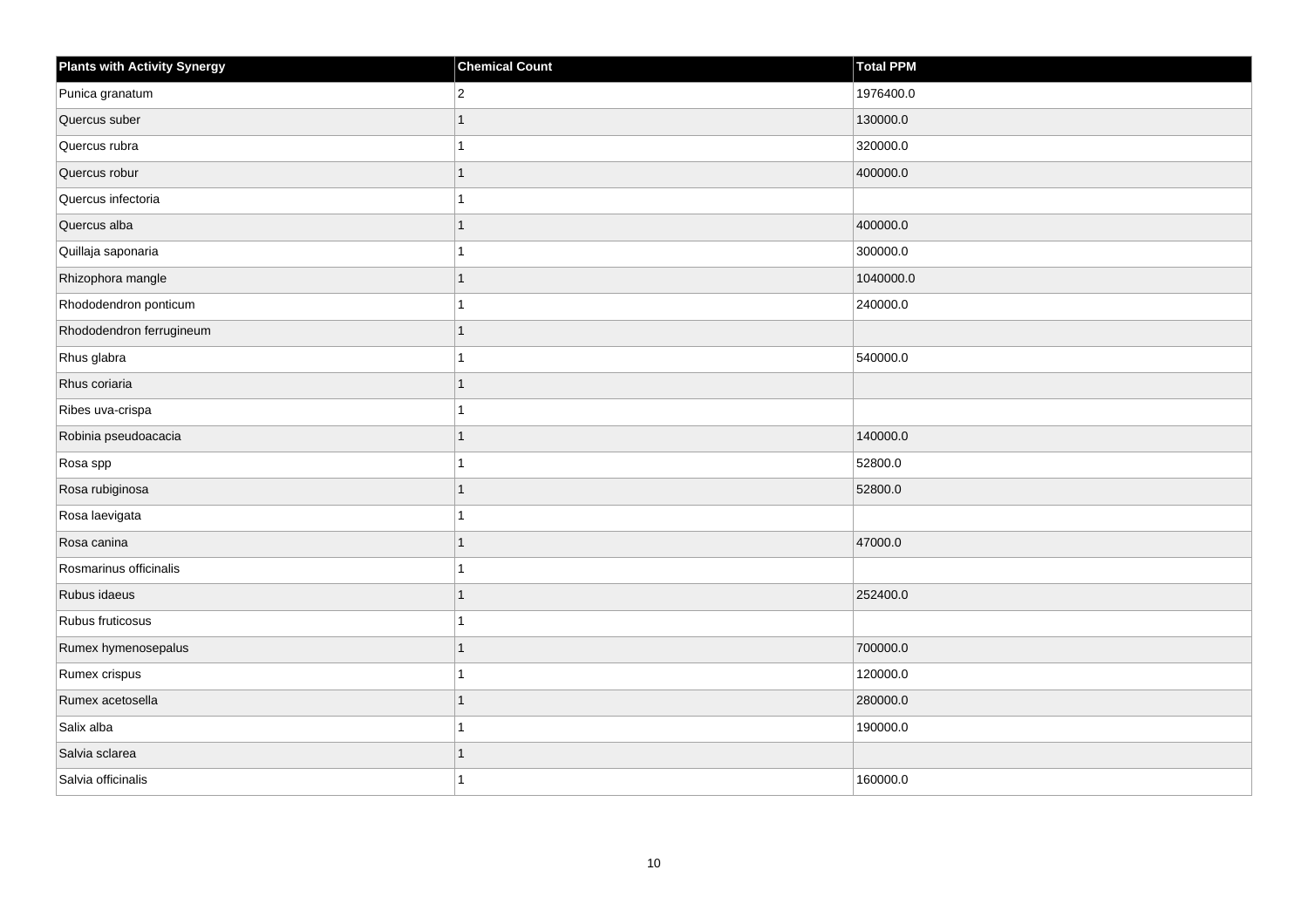| <b>Plants with Activity Synergy</b> | <b>Chemical Count</b> | Total PPM |
|-------------------------------------|-----------------------|-----------|
| Sambucus nigra                      |                       | 60000.0   |
| Sambucus canadensis                 |                       |           |
| Sanguisorba officinalis             |                       | 340000.0  |
| Sanguisorba minor                   |                       |           |
| Santalum album                      |                       |           |
| Santolina chamaecyparissus          |                       |           |
| Sarcostemma acidum                  |                       |           |
| Sassafras albidum                   |                       |           |
| Satureja hortensis                  |                       | 170000.0  |
| Saussurea lappa                     |                       |           |
| Schinus terebinthifolius            |                       |           |
| Schinus molle                       |                       | 460000.0  |
| Schisandra chinensis                |                       |           |
| Sclerocarya caffra                  |                       | 600000.0  |
| Scutellaria lateriflora             |                       |           |
| Scutellaria galericulata            |                       | 70000.0   |
| Scutellaria churchilliana           |                       |           |
| Senecio aureus                      |                       |           |
| Senna occidentalis                  | 1                     |           |
| Senna alata                         |                       |           |
| Serenoa repens                      |                       | 261200.0  |
| Simarouba amara                     |                       | 540000.0  |
| Smilax china                        |                       |           |
| Solanum tuberosum                   |                       | 64000.0   |
| Solanum sessiliflorum               | 1                     |           |
| Solanum nigrum                      |                       | 200000.0  |
| Solanum melongena                   |                       | 4000.0    |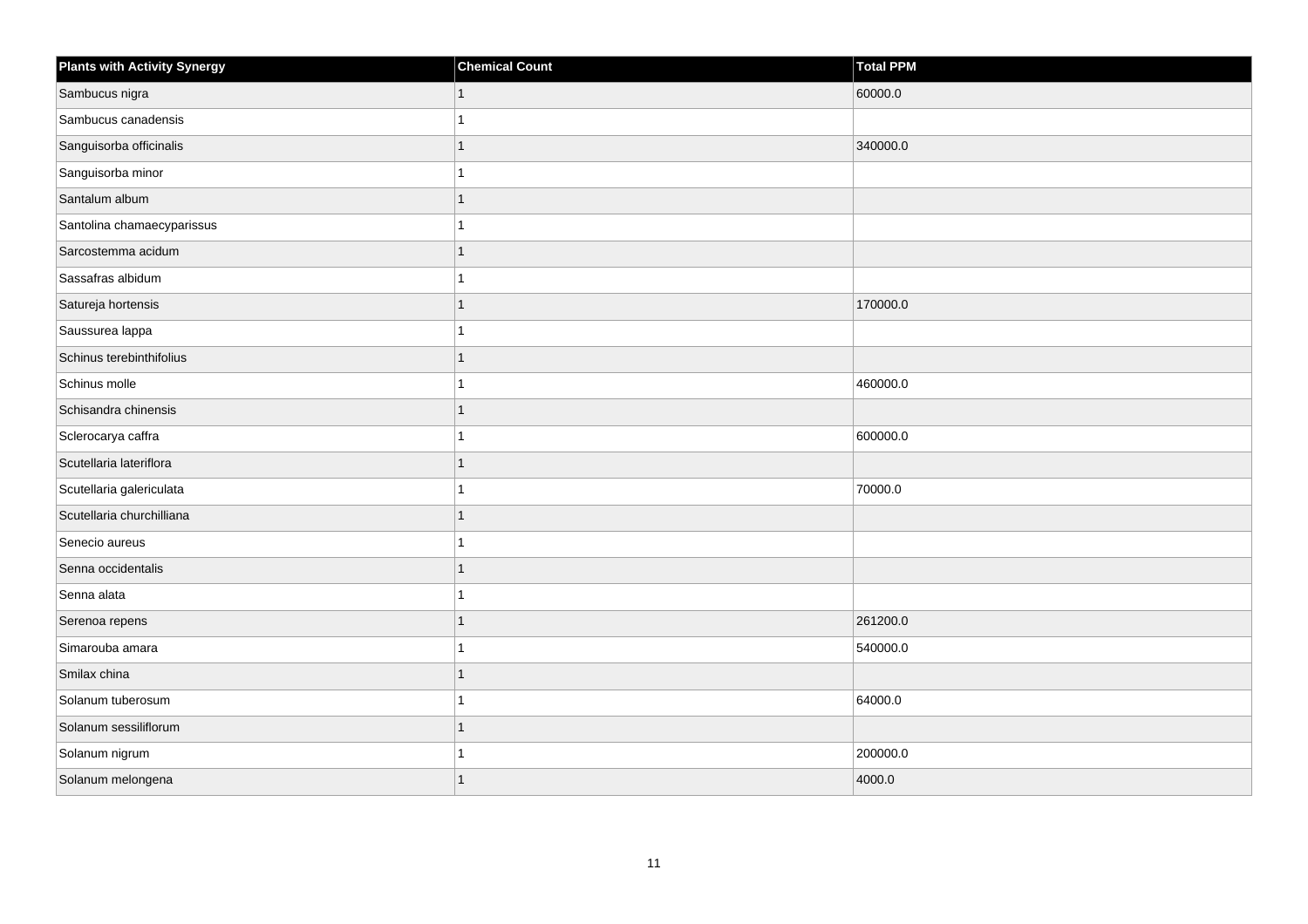| <b>Plants with Activity Synergy</b> | <b>Chemical Count</b> | <b>Total PPM</b> |
|-------------------------------------|-----------------------|------------------|
| Spigelia marilandica                |                       |                  |
| Stachys officinalis                 |                       | 300000.0         |
| Sterculia urens                     |                       | 40000.0          |
| Stillingia sylvatica                |                       |                  |
| Swertia chirata                     |                       |                  |
| Symphytum officinale                |                       | 180000.0         |
| Symplocarpus foetidus               |                       |                  |
| Syzygium cumini                     |                       |                  |
| Syzygium aromaticum                 |                       |                  |
| Tabernanthe iboga                   | 1                     |                  |
| Tamarindus indica                   |                       | 140000.0         |
| Taraxacum officinale                |                       |                  |
| Terminalia chebula                  |                       |                  |
| Terminalia catappa                  |                       | 660000.0         |
| Terminalia bellirica                |                       |                  |
| Terminalia arjuna                   | 1                     |                  |
| Teucrium scorodonia                 |                       |                  |
| Teucrium polium                     |                       |                  |
| Teucrium montanum                   | 1                     |                  |
| Teucrium marum                      |                       |                  |
| Teucrium chamaedrys                 | $\overline{2}$        | 292000.0         |
| Theobroma cacao                     |                       | 200000.0         |
| Thuja occidentalis                  |                       | 118000.0         |
| Thymus vulgaris                     |                       | 200000.0         |
| Thymus serpyllum                    |                       | 150000.0         |
| Tilia sp.                           |                       |                  |
| Trichilia hirta                     |                       |                  |